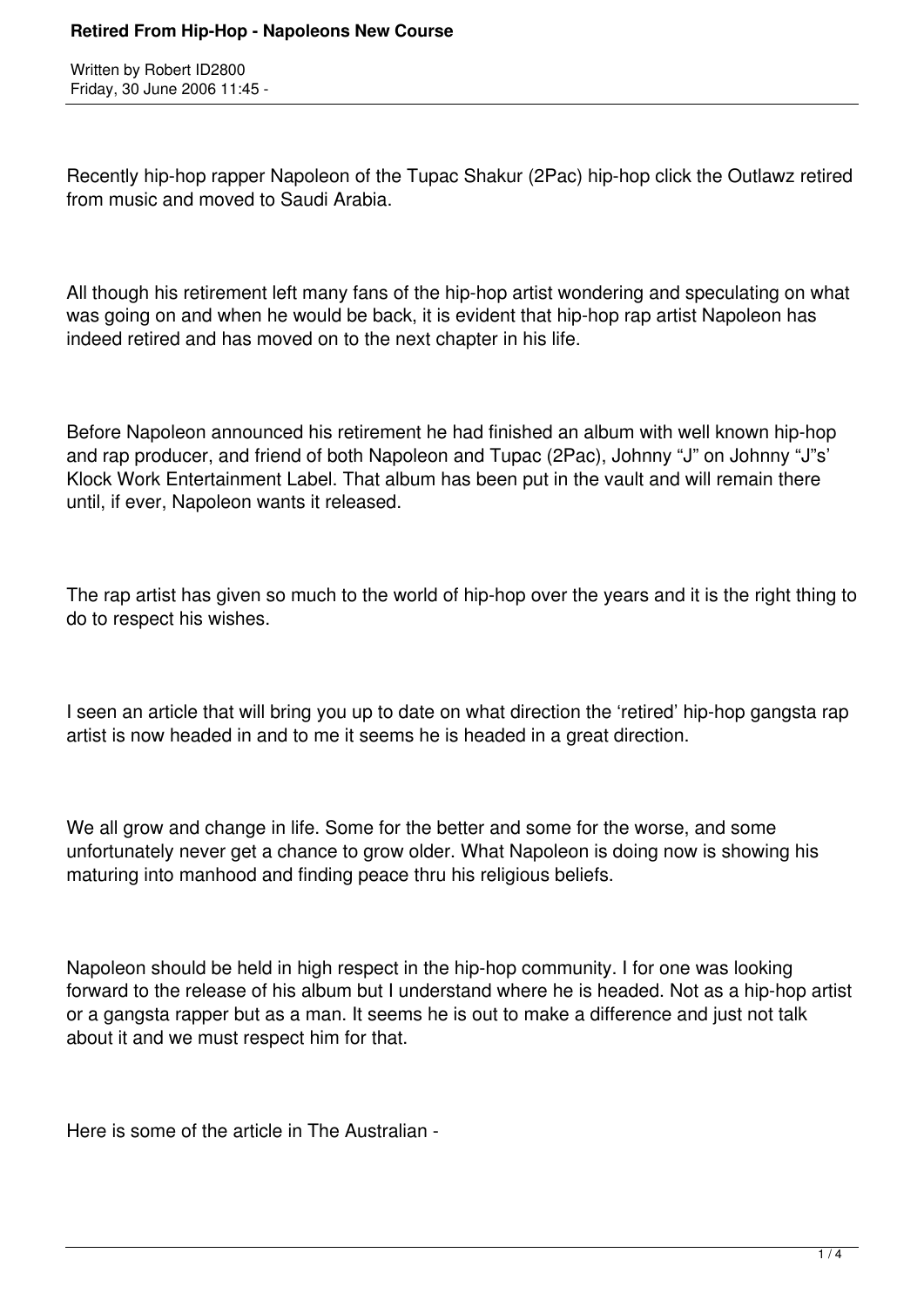## **Retired From Hip-Hop - Napoleons New Course**

Written by Robert ID2800 Friday, 30 June 2006 11:45 -

Give up your guns or face the music

Simon Kearney says policing and a campaign against the message of gangsta rap may cut crime in Sydney's suburbs

July 01, 2006

MUTAH Beale may not be familiar in mainstream circles, but to the Muslim gangs of western Sydney he is a music star. Better known as Napoleon, the offsider of slain American gangsta rapper Tupac Shakur, Beale, 29, is coming to Sydney later this month on a mission to convince notoriously violent gang members to give up their guns.

He is seen as a modern-day Cat Stevens. Until last year, Napoleon was singing about carrying his Glock pistol and praying to Allah while holding his "loaded 45"; but, like Stevens, he has recently given up music in deference to his Islamic faith and hopes by example to turn others from a life of crime.

"I come from the lifestyle where we was preaching gangsta music and also we was really doing most of that stuff," he tells Inquirer.

"The kids on the street they want to go do it, they end up in jail, or killing someone, or on drugs, something like that."

His visit is part of an effort by a Muslim youth group in Sydney's west to do something about gang violence that earlier this year led to three deaths in a spate of drive-by shootings.

The murders of two men, Bassam Chami and Ibrahim Assad, on a Granville street on March 29 led to the creation of a permanent police squad targeting Middle Eastern crime and a policy of zero tolerance.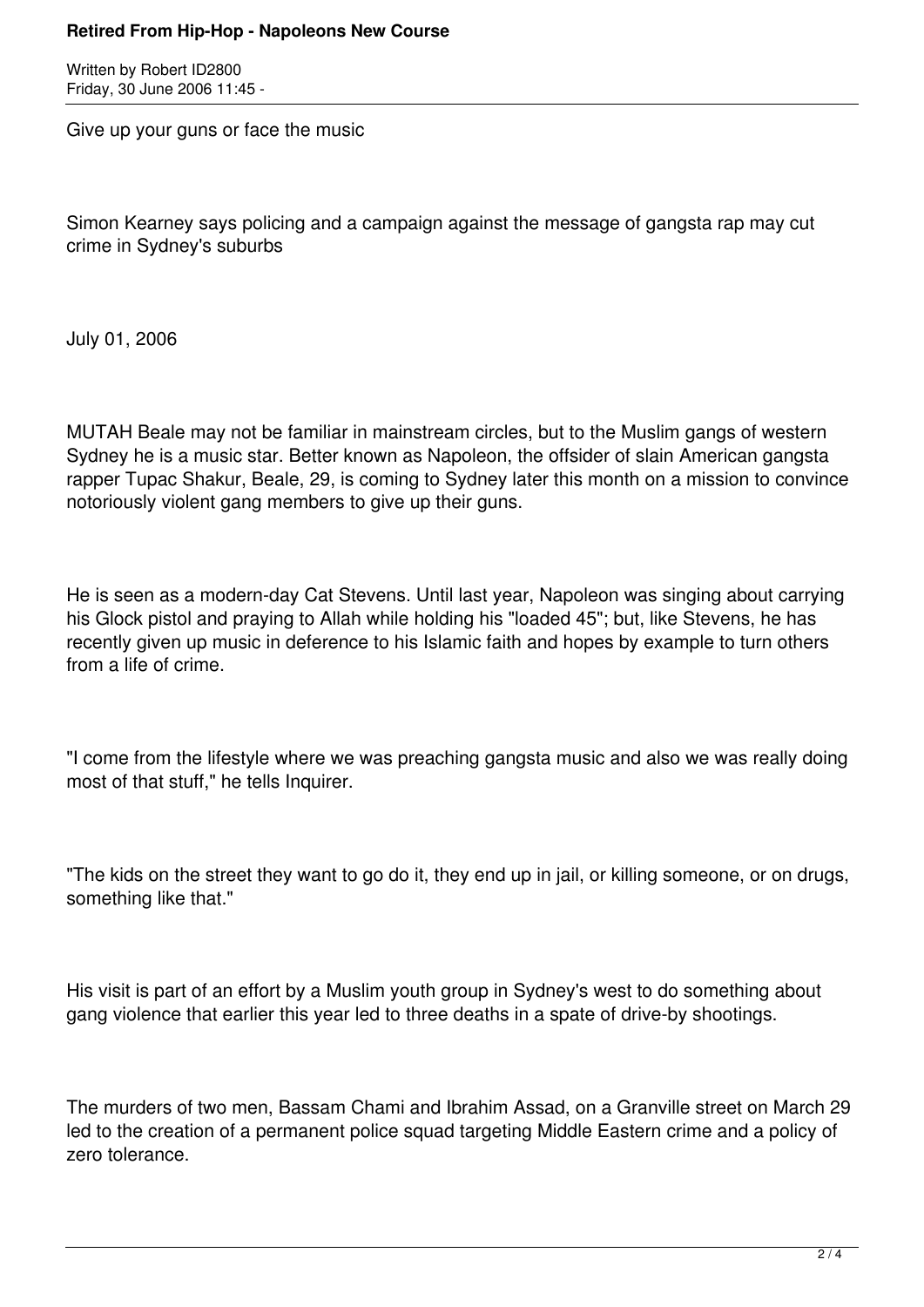"You''ve got to hit (the people responsible) at all levels," says the Middle Eastern organised crime squad's commander Ken McKay. "The blokes that are criminals have a total contempt for the law; (when) they''re not doing the high-level stuff, they''re driving around without licences. In the first month we''ve arrested over 55 people, everything from disqualified drivers to murder, drug and gun matters."

McKay rates his squad a success but it is early days. His intelligence tells him the criminal networks he's up against are unlike anything else operating in NSW.

Not everyone in the Muslim community agrees with the squad's approach. The death of Chami hit Muslim youth leader Fadi Rahman hard. He knew the promising young boxer, who he believes was putting his chequered past behind him.

Rahman believes police heavy-handedness cannot change people such as Chami, who had served a prison term for manslaughter.

"Taskforces are the totally wrong approach. What you''re doing is taking a minor criminal, putting them in prison with hardened criminals, (and) when they come out they''re more hardened than when they went in," Rahman says.

Beale was raised amid horrific violence, witnessing at the age of three the murder of his parents and, at 19, the 1996 drive-by killing of Tupac (2Pac) in Las Vegas. Later that year, his childhood friend and fellow rapper Kadafi was shot and killed in a drug-fuelled accident.

Click HERE to visit The Australian, and read the full article.